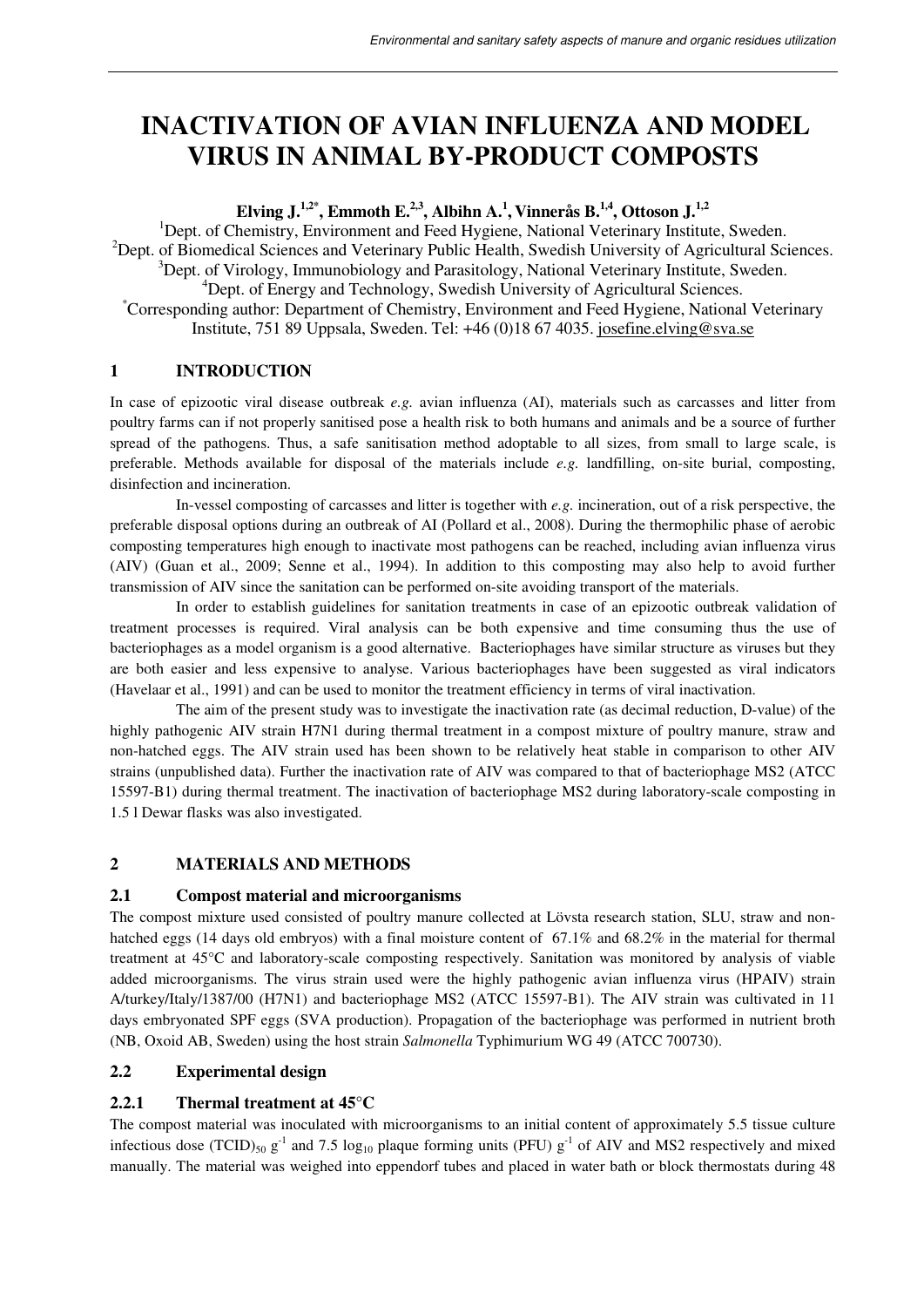hours MS2 and during 24 hours for AIV. Samples were taken in triplicates and the sampling started when the material had reached a temperature 45°C for MS2, for AIV the 0-sample was taken before incubation started

### **2.2.2 Composting in laboratory-scale reactors**

The compost material was inoculated with bacteriophage MS2 to an initial content of 7.5  $\log_{10}$  PFU g<sup>-1</sup>, mixed manually. The first samples (day 0) were taken and thereafter the compost mixture was filled into two compost reactors. Sampling was performed on day 1, 2, 4 and 7. At each sampling occasion three samples were taken from each reactor and the compost was thoroughly mixed for aeration of the material.

## **2.3 Enumeration of microorganisms**

The AIV was analysed by an end-point titration method through cell culture cytopathic effect using 96-well plates, using MDCK cells and 8 replicates per dilution. Virus titres were calculated according to the Spearmann Kärber formula (Kärber, 1931). The titres were expressed as tissue culture infectious dose  $(TCID)_{50}$  values per gram compost.

Enumeration of the bacteriophage was performed according to the standard ISO10705-1 (1995) doublelayer agar method (Adams, 1959) using the host strain *S.* Typhimurium WG49 (ATCC 700730). In short samples were serial diluted in saline solution (0.86-0.9% NaCl). Suitable dilutions were mixed with the host strain and soft agar and poured onto agar plates. The plates were incubated at 37°C thereafter plaques were counted with a detection limit of 10 plaque forming units (PFU)  $g^{-1}$  compost material.

## **2.4 Statistical analysis**

Linear regression analysis and t-test was performed using Minitab (Minitab® 15.1.20.0., Minitab Inc.). Results obtained from the linear regression analysis were used to calculate D-values (the time required for a 1  $log_{10}$ ) reduction in the number of organisms) for the inoculated microorganisms during thermal treatment at 45°C.

### **3 RESULTS**

The results obtained from thermal treatment of bacteriophage MS2 and AIV strain H7N1 at 45°C can be seen in Figure 1. Based on these data the D-value for bacteriophage MS2 was 56.5 h. As for inactivation of the AIV strain H7N1 no virus could be detected after 30 min of thermal treatment (Figure 1b), corresponding to approximately 3.6  $\log_{10}$  reduction within half an hour's time. The rapid inactivation of the AIV results in a D-value of less than 9 min.



#### FIGURE 1 **Inactivation of bacteriophage MS2 (a) and AIV strain H7N1 (b) at 45°C in compost material.**

 In the laboratory-scale compost reactors the temperature increased steadily during the first day to a temperature >45°C around day 1 (Figure 2 a.). The inactivation rate for bacteriophage MS2 was at its highest between days 2 and 4 as can be seen in Figure 2b. During the compost trial pH increased from 8.5 to 8.8-9 and some changes in moisture content occurred resulting in a MC of 68.3% and 54.4% in reactor 1 and 2 respectively at the end of the trial (day 7).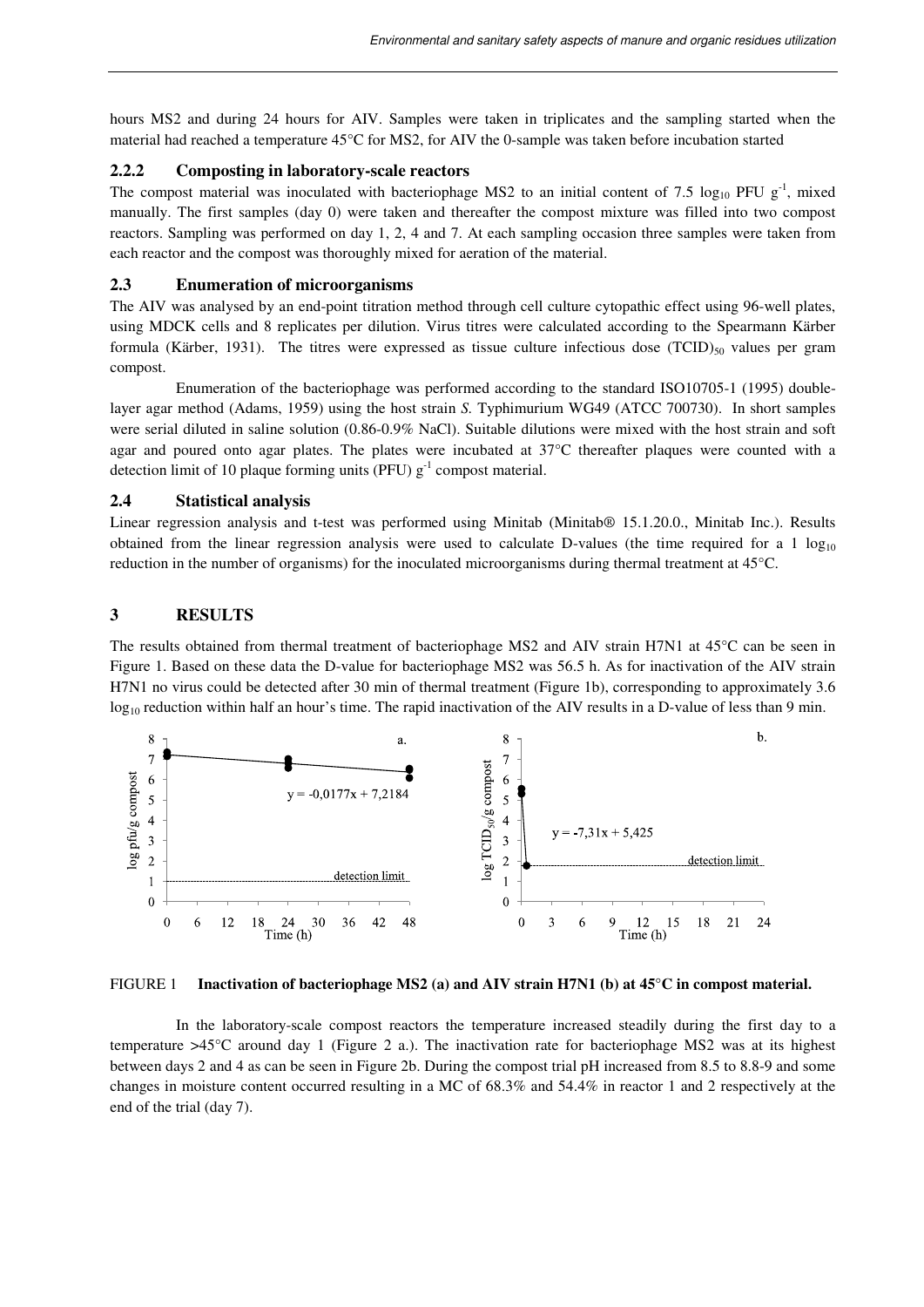

FIGURE 2 **Temperature changes (a) and inactivation of bacteriophage MS2 during composting in laboratory-scale compost reactors. Reactor 1 (**●**, \_\_) and reactor 2 (**□**,---). Grey marker represents a sampling occasions were the number of bacteriophages were found to be below the detection limit. Drops in temperature at day 1, 2 and 4 correspond to sampling occasions.**

#### **4 DISCUSSION**

The D-value obtained for AIV at  $45^{\circ}$ C (>9 min) correlate well to data published showing D-values of <0.3-0.9h (Guan et al., 2009). Results from the present study show that the D-value for bacteriophage MS2 is significantly higher than that of AIV strain H7N1. The fact that the D-value for bacteriophage MS2 correspond to a time longer than the time of the performed study results in an uncertain determination of the inactivation rate. However the properties of being both cheaper and easier to analyse makes bacteriophages an attractive alternative to analysis of AIV. Although further studies for more precise determination of the D-value for bacteriophage MS2 is needed for establishing a correlation to the inactivation of AIV. A comparison between AIV and bacteriophage MS2 show that they both are ssRNA virus although AIV is enveloped. Since enveloped viruses are assumed to be more sensitive to heat (Wichuk and McCartney, 2007) the high inactivation rate of AIV in comparison to bacteriophage MS2 is not surprising. As a result of the comparatively high D-value obtained for bacteriophage MS2 it can be argued that it is a too conservative indicator of AIV inactivation and could lead to an underestimation of the sanitation efficiency of the process. Although the use of an indicator with a higher D-value than AIV adds a high degree of security to the sanitation when setting treatment recommendations. Alternatively other bacteriophages could be used as indicators. However, there are few enveloped phages. Pilot trials with the enveloped segmented dsRNA phage Φ6 (Huiskonen et al., 2006) at our laboratory has shown that it is too unstable to use as an indicator (unpublished data).

Compost management is of great importance to ensure that proper sanitation is achieved. In the laboratory-scale compost reactors temperatures above 45°C were reached within one day in both reactors. Following the temperature increase the inactivation rate was at its highest between day 2 and 4, and at the end of the trial the number of bacteriophages had been reduced to below the detection limit corresponding to approximately a 6.5 log<sub>10</sub> reduction within 7 days. Compost material is often non-homogenous which can result in an uneven temperature distribution throughout the compost. In addition heat loss to the surrounding might occur due to pore insulation of the reactor. Due to part of the compost keeping a lower temperature than the core there is a risk for increased survival of pathogens during the treatment process. Repeated turning of the compost makes it possible to treat larger parts of the material at high temperatures. Although in the case of composting of materials due to an epizootic